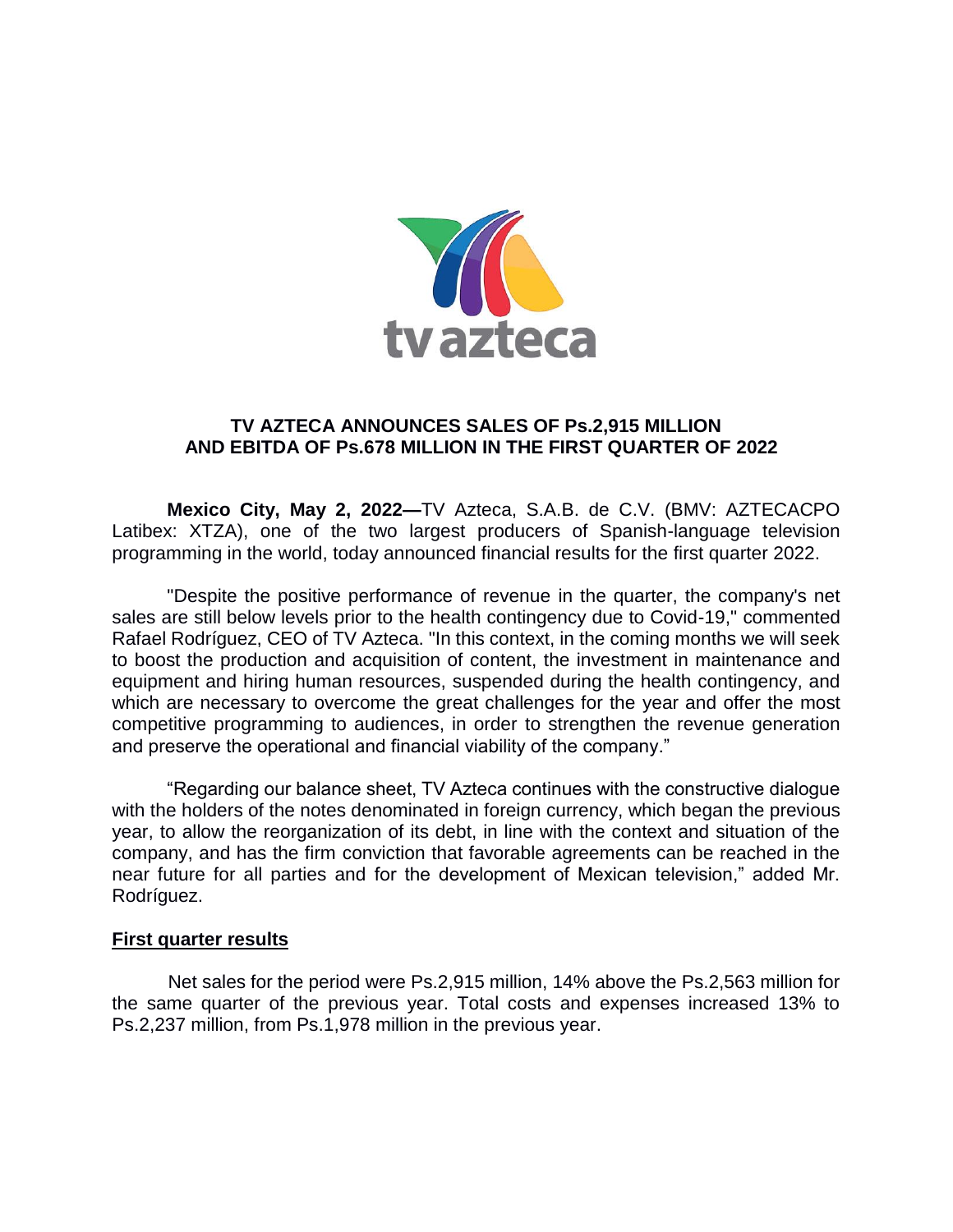As a result, TV Azteca reported EBITDA of Ps.678 million, compared to Ps.584 million a year ago. The company generated operating income of Ps.480 million, from a profit of Ps.417 million the previous year.

TV Azteca recorded net income of Ps.285 million, compared to a net loss of Ps.281 million in the same period of 2021.

|                           | 1Q 2021  | 1Q 2022 | Change |            |  |
|---------------------------|----------|---------|--------|------------|--|
|                           |          |         | Ps.    | %          |  |
| <b>Net sales</b>          | \$2,563  | \$2,915 | \$352  | 14%        |  |
| <b>EBITDA</b>             | \$584    | \$678   | \$94   | <b>16%</b> |  |
| <b>Operating result</b>   | \$417    | \$480   | \$63   | <b>15%</b> |  |
| Net result                | \$(281)  | \$285   | \$566  | ----       |  |
| <b>Net result per CPO</b> | \$(0.09) | \$0.10  | \$0.19 |            |  |

Figures in millions of pesos.

EBITDA: Earnings Before Interest, Taxes, Depreciation and Amortization.

The number of CPOs outstanding as of March 31, 2022 was 2,986 million, unchanged from the previous year.

### **Net sales**

The company's advertising sales in Mexico grew 14%, to Ps.2,867 million, from Ps.2,513 million a year earlier.

The sum of revenues from TV Azteca Guatemala and TV Azteca Honduras, as well as the company's content sales outside of Mexico, was Ps.48 million, compared to Ps.50 million the previous year.

### **Costs and SG&A Expenses**

Total costs and expenses increased 13% in the quarter as a result of a 14% growth in production, programming and transmission costs — to Ps.2,061 million, from Ps.1,804 million a year ago — together with a 1% increase in selling and administrative expenses, to Ps.176 million, compared to Ps.174 million in the previous year.

The increase in costs  $-$  consistent with the growth in income  $-$  reflects the production of content and the acquisition of exhibition rights required by the company's different platforms in the period.

The increase in selling and administrative expenses is the result of higher personnel, fees and travel expenses, partially offset by a reduction in operating expenses and services.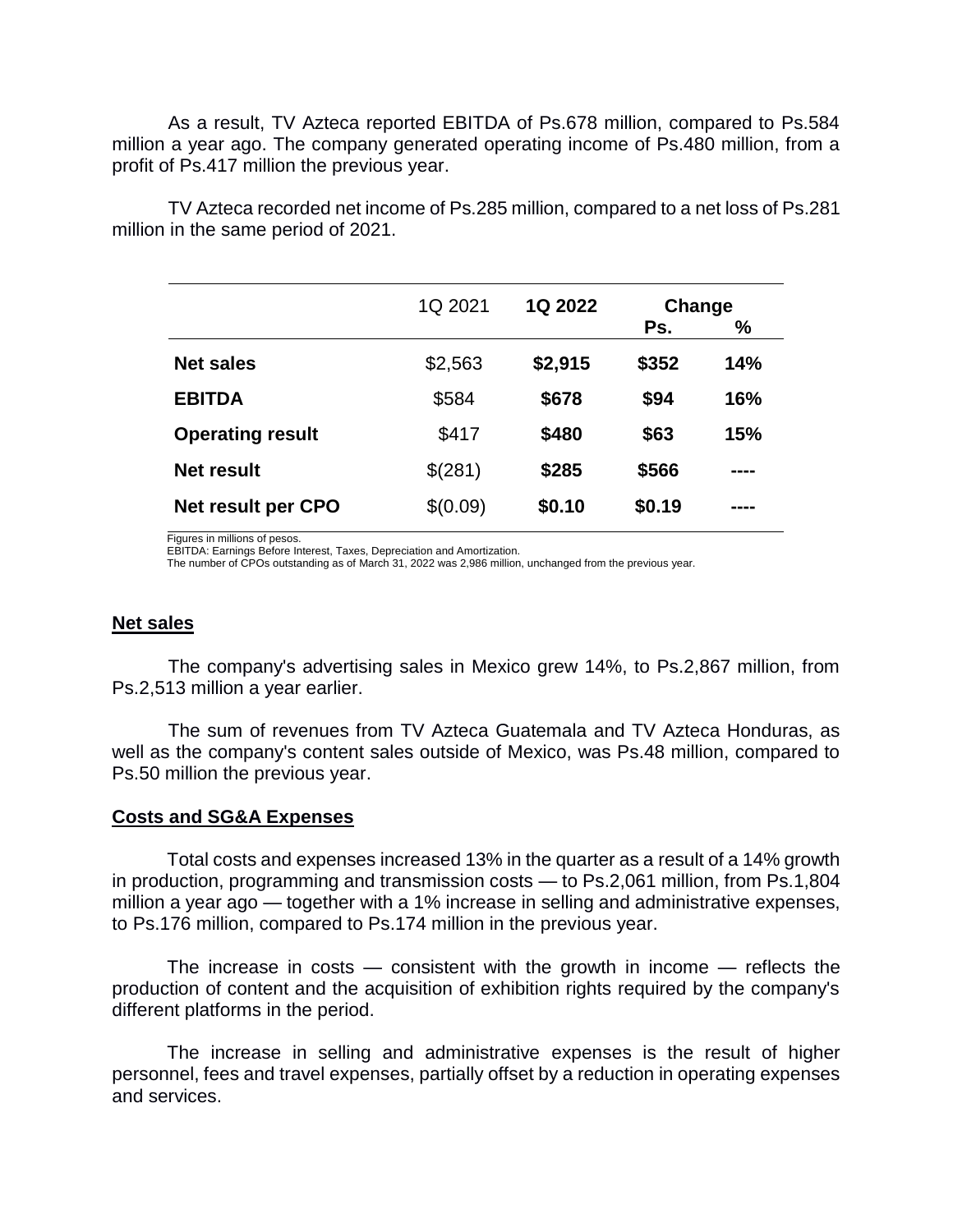## **EBITDA and net results**

The company's EBITDA was Ps.678 million, compared to Ps.584 million in the same period of the previous year. TV Azteca reported operating income of Ps.480 million, from Ps.417 million a year ago.

The main variations below EBITDA were as follows:

Reduction of Ps.103 million in other financial expenses that reflects expenses related to the cancellation of foreign exchange hedges and interest on the company's cost-bearing debt a year ago.

Foreign exchange gain of Ps.229 million, compared to a foreign exchange loss of Ps.209 million in the same quarter of 2021 as a result of a dollar net liability monetary position, together with the appreciation of the exchange rate of the peso against the dollar this period, compared to depreciation the previous year.

Reduction of Ps.99 million in the balance of discontinued operations, due to losses related to the discontinued operation of *Azteca Comunicaciones Perú* this quarter, compared to profit from the operations of the company a year ago.

TV Azteca recorded a net income of Ps.285 million in the quarter, from a net loss of Ps.281 million the previous year.

### **Balance Sheet**

As of March 31, 2022, TV Azteca's debt with cost was Ps.12,432 million, compared to Ps.12,548 million from the previous year.

The balance of cash and cash equivalents at the end of the quarter was Ps.949 million, compared to Ps.1,671 million a year ago. The company's net debt as of March 31, 2022 was Ps.11,483 million, from Ps.10,877 million the previous year.

The restricted cash balance — which reflects the amount to cover payments for content exhibition rights and other short-term obligations of the company — was Ps.1,655 million, compared to Ps.246 million a year ago.

#### **About TV Azteca**

TV Azteca is one of the two largest producers of Spanish-language television programming in the world, operating four television networks in Mexico: Azteca uno, Azteca 7, adn40 and a+, through more than 300 owned and operated stations across the country. The company also owns TV Azteca Digital, operator of several of the most visited digital platforms and social networks in Mexico.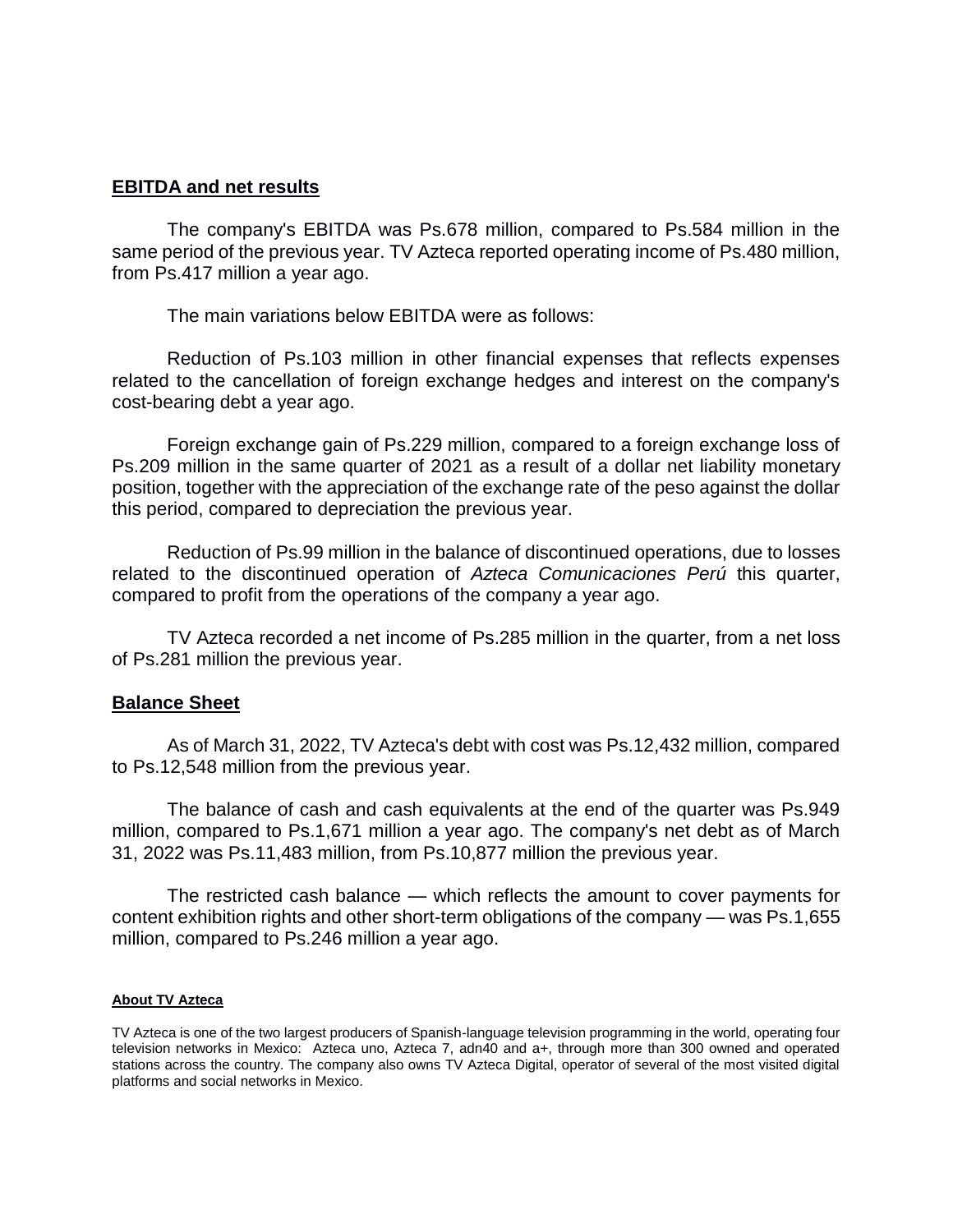TV Azteca is a Grupo Salinas company (www.gruposalinas.com), a group of dynamic, fast growing, and technologically advanced companies focused on creating: economic value through market innovation and goods and services that improve standards of living; social value to improve community wellbeing; and environmental value by reducing the negative impact of its business activities. Created by Mexican entrepreneur Ricardo B. Salinas (www.ricardosalinas.com), Grupo Salinas operates as a management development and decision forum for the top leaders of member companies. These companies include TV Azteca (www.TVazteca.com; www.irtvazteca.com), Grupo Elektra (www.grupoelektra.com.mx), Banco Azteca (www.bancoazteca.com.mx), Purpose Financial (havepurpose.com), Afore Azteca (www.aforeazteca.com.mx), Seguros Azteca (www.segurosazteca.com.mx), Punto Casa de Bolsa (www.puntocasadebolsa.mx), Totalplay (irtotalplay.mx; www.totalplay.com.mx) and Totalplay Empresarial (totalplayempresarial.com.mx). TV Azteca and Grupo Elektra trade shares on the Mexican Stock Market and in Spains' Latibex market. Each of the Grupo Salinas companies operates independently, with its own management, board of directors and shareholders. Grupo Salinas has no equity holdings. The group of companies shares a common vision, values and strategies for achieving rapid growth, superior results and world-class performance.

*Except for historical information, the matters discussed in this press release are concepts about the future that involve risks and uncertainty that may cause actual results to differ materially from those projected. Other risks that may affect TV Azteca and its subsidiaries are presented in documents sent to the securities authorities.*

**Investor Relations:**

**Bruno Rangel** Grupo Salinas Tel. +52 (55) 2601-5400, ext. 11502 jrangelk@gruposalinas.com.mx

**Rolando Villarreal** TV Azteca, S.A.B. de C.V. Tel. +52 (55) 2601-5400, ext. 11508 [rvillarreal@tvazteca.com.mx](mailto:rvillarreal@tvazteca.com.mx)

**Press Relations: Luciano Pascoe** Tel. +52 (55) 1720 1313 ext. 36553 [lpascoe@gruposalinas.com.mx](mailto:lpascoe@gruposalinas.com.mx)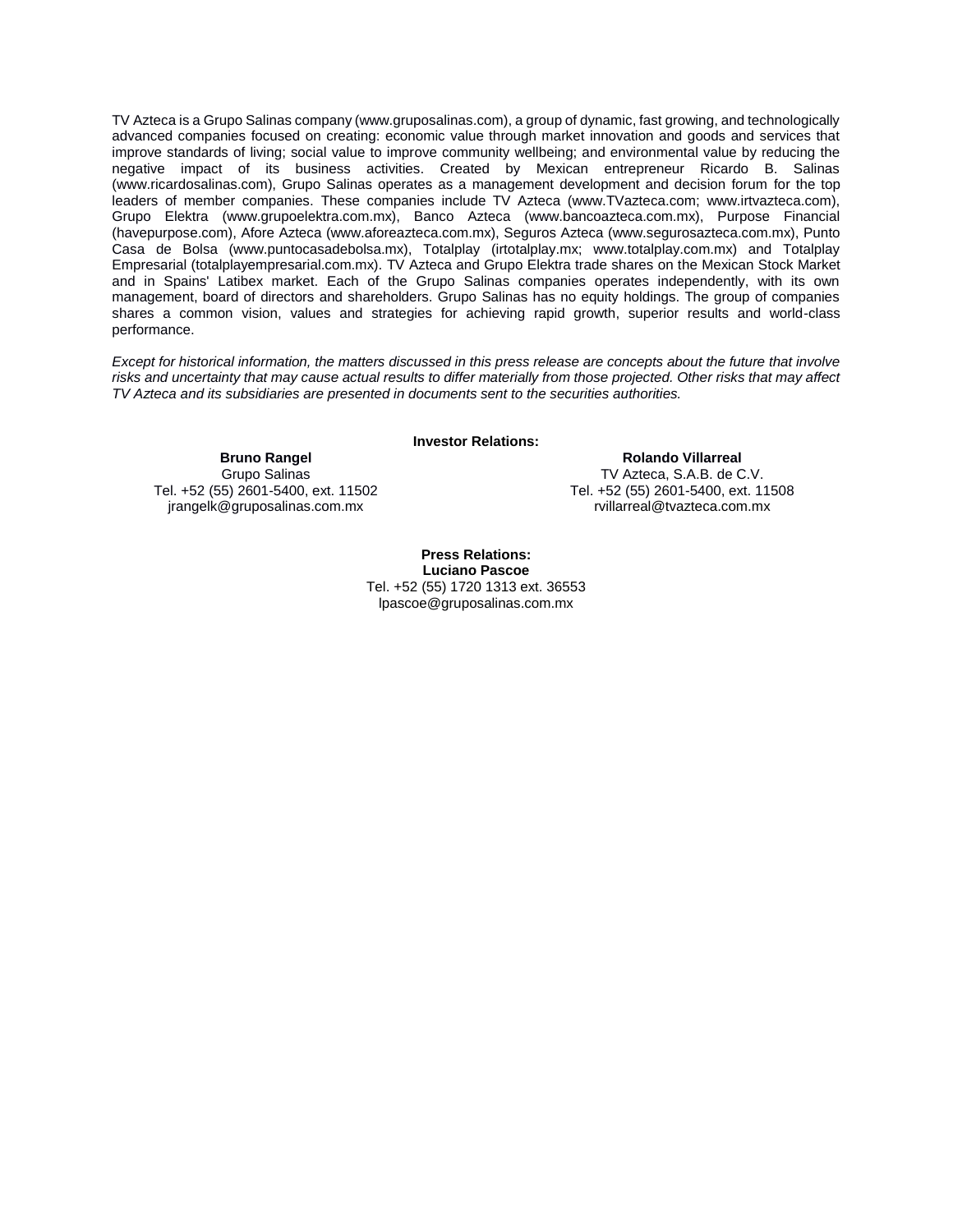### **TV AZTECA, S.A.B. DE C.V. AND SUBSIDIARIES CONSOLIDATED RESULTS OF OPERATIONS (Millions of Mexican pesos of March 31 of 2021 and 2022 )**

|                                                                                                                         | First Quarter of : |                                        |               |       |                                    |           |    |                                |           |
|-------------------------------------------------------------------------------------------------------------------------|--------------------|----------------------------------------|---------------|-------|------------------------------------|-----------|----|--------------------------------|-----------|
|                                                                                                                         | 2021               |                                        |               | 2022  |                                    |           |    |                                |           |
|                                                                                                                         |                    |                                        |               |       |                                    |           |    | Change                         |           |
| Net revenue                                                                                                             | Ps                 |                                        | 2,563 100% Ps |       | 2,915 100% Ps                      |           |    | 352                            | 14%       |
| Programming, production and transmission costs<br>Selling and administrative expenses                                   |                    | 1,804<br>174                           | 70%           | $7\%$ | 2,061<br>176                       | 71%<br>6% |    | 257<br>$\mathbf{1}$            | 14%<br>1% |
| Total costs and expenses                                                                                                |                    | 1,978                                  | 77%           |       | 2,237                              | 77%       |    | 258                            | 13%       |
| <b>EBITDA</b>                                                                                                           |                    | 584                                    | 23%           |       | 678                                | 23%       |    | 94                             | 16%       |
| Depreciation and amortization<br>Other expense -Net<br><b>Operating profit</b>                                          |                    | 156<br>11<br>417                       | 16%           |       | 174<br>24<br>480                   | 16%       |    | 17<br>13<br>63                 | 15%       |
| Equity in income from affiliates                                                                                        |                    | 25                                     |               |       | 57                                 |           |    | 32                             |           |
| Comprehensive financing result:<br>Interest expense<br>Other financing expense<br>Interest income<br>Exchange loss -Net |                    | (275)<br>(186)<br>17<br>(209)<br>(652) |               |       | (281)<br>(83)<br>40<br>229<br>(94) |           |    | (6)<br>103<br>23<br>439<br>558 |           |
| Income before the following provision                                                                                   |                    | (210)                                  | $-8%$         |       | 443                                | 15%       |    | 653                            |           |
| Provision for income tax                                                                                                |                    | (92)                                   |               |       | (79)                               |           |    | 12                             |           |
| (Loss) Profit from continuing operations                                                                                |                    | (302)                                  |               |       | 363                                |           |    | 665                            |           |
| Profit (loss) from discontinued operations                                                                              |                    | 21                                     |               |       | (78)                               |           |    | (99)                           |           |
| Net income                                                                                                              | Ps                 | (281)                                  |               | Ps    | 285                                |           | Ps | 566                            |           |
| Non-controlling share in net profit                                                                                     | Ps                 | $\pmb{0}$                              |               | Ps    |                                    |           | Ps | (0)                            |           |
| Controlling share in net profit                                                                                         | Ps                 | (281)                                  | -11% Ps       |       | 285                                | 10% Ps    |    | 566                            |           |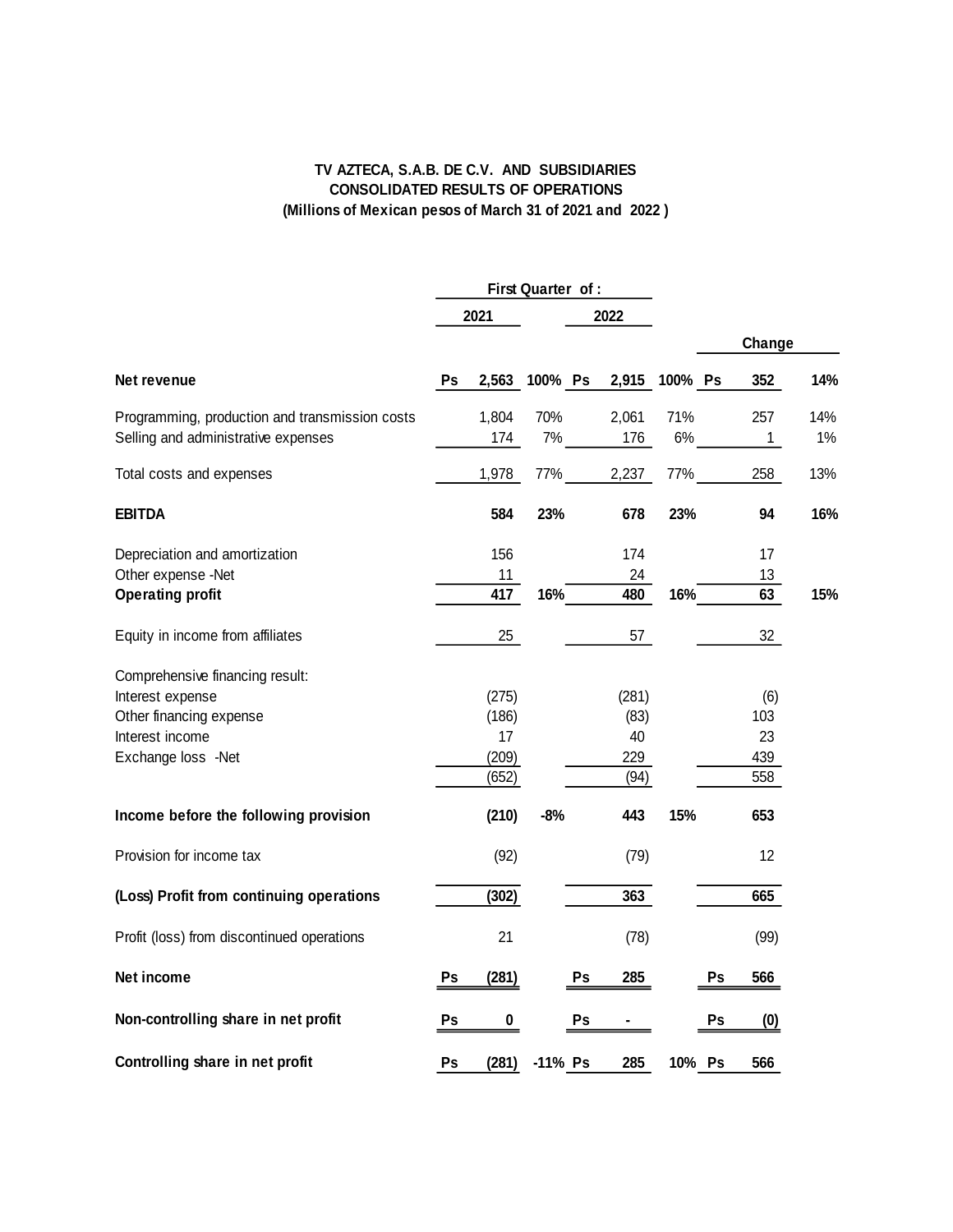### **TV AZTECA, S.A.B. DE C.V. AND SUBSIDIARIES CONSOLIDATED BALANCE SHEETS (Millions of Mexican pesos of March 31 of 2021 and 2022)**

|                                          |      | At March 31 |    |        |    |           |        |
|------------------------------------------|------|-------------|----|--------|----|-----------|--------|
|                                          | 2021 |             |    | 2022   |    |           |        |
| <b>Current assets:</b>                   |      |             |    |        |    | Change    |        |
| Cash and cash equivalents                | Ps   | 1,671       | Ps | 949    | Ps | (722)     |        |
| <b>Restricted Cash</b>                   |      | 246         |    | 1,655  |    | 1,409     |        |
| Accounts receivable                      |      | 3,413       |    | 4,185  |    | 772       |        |
| Other current assets                     |      | 2,646       |    | 2,995  |    | 349       |        |
| <b>Total current assets</b>              |      | 7,976       |    | 9,784  |    | 1,808     | 23%    |
| Accounts receivable                      |      | 28          |    | 225    |    | 197       |        |
| <b>Exhibition rights</b>                 |      | 2,005       |    | 2,249  |    | 244       |        |
| Property, plant and equipment-Net        |      | 3,114       |    | 2,812  |    | (302)     |        |
| Television concessions-Net               |      | 9,452       |    | 9,399  |    | (53)      |        |
| Other assets                             |      | 797         |    | 847    |    | 50        |        |
| Deferred income tax asset                |      | 1,970       |    | 1,640  |    | (330)     |        |
| Total long term assets                   |      | 17,366      |    | 17,172 |    | (194)     | $-1%$  |
| <b>Total assets</b>                      | Ps   | 25,342      | Ps | 26,956 | Ps | 1,614     | 6%     |
| <b>Current liabilities:</b>              |      |             |    |        |    |           |        |
| Short-term debt                          | Ps   | 4           | Ps | 10,729 | Ps | 10,725    |        |
| Other current liabilities                |      | 5,902       |    | 7,477  |    | 1,575     |        |
| <b>Total current liabilities</b>         |      | 5,906       |    | 18,206 |    | 12,300    |        |
| Long-term debt:                          |      |             |    |        |    |           |        |
| <b>Securities Certificates</b>           |      | 2,771       |    |        |    | (2,771)   |        |
| Long-term debt                           |      | 9,773       |    | 1,703  |    | (8,070)   |        |
| Total long-term debt                     |      | 12,544      |    | 1,703  |    | (10, 841) | -86%   |
| Other long term liabilities:             |      |             |    |        |    |           |        |
| Advertising advances                     |      | 4,571       |    | 4,065  |    | (506)     |        |
| Deferred income tax                      |      | 572         |    | 543    |    | (29)      |        |
| Other long term liabilities              |      | 709         |    | 447    |    | (262)     |        |
| <b>Total other long-term liabilities</b> |      | 5,852       |    | 5,055  |    | (797)     | $-14%$ |
| <b>Total liabilities</b>                 |      | 24,302      |    | 24,964 |    | 662       | 3%     |
| <b>Total stockholders' equity</b>        |      | 1,040       |    | 1,992  |    | 952       | 92%    |
| <b>Total liabilities and equity</b>      | Ps   | 25,342      | Ps | 26,956 | Ps | 1,614     | 6%     |